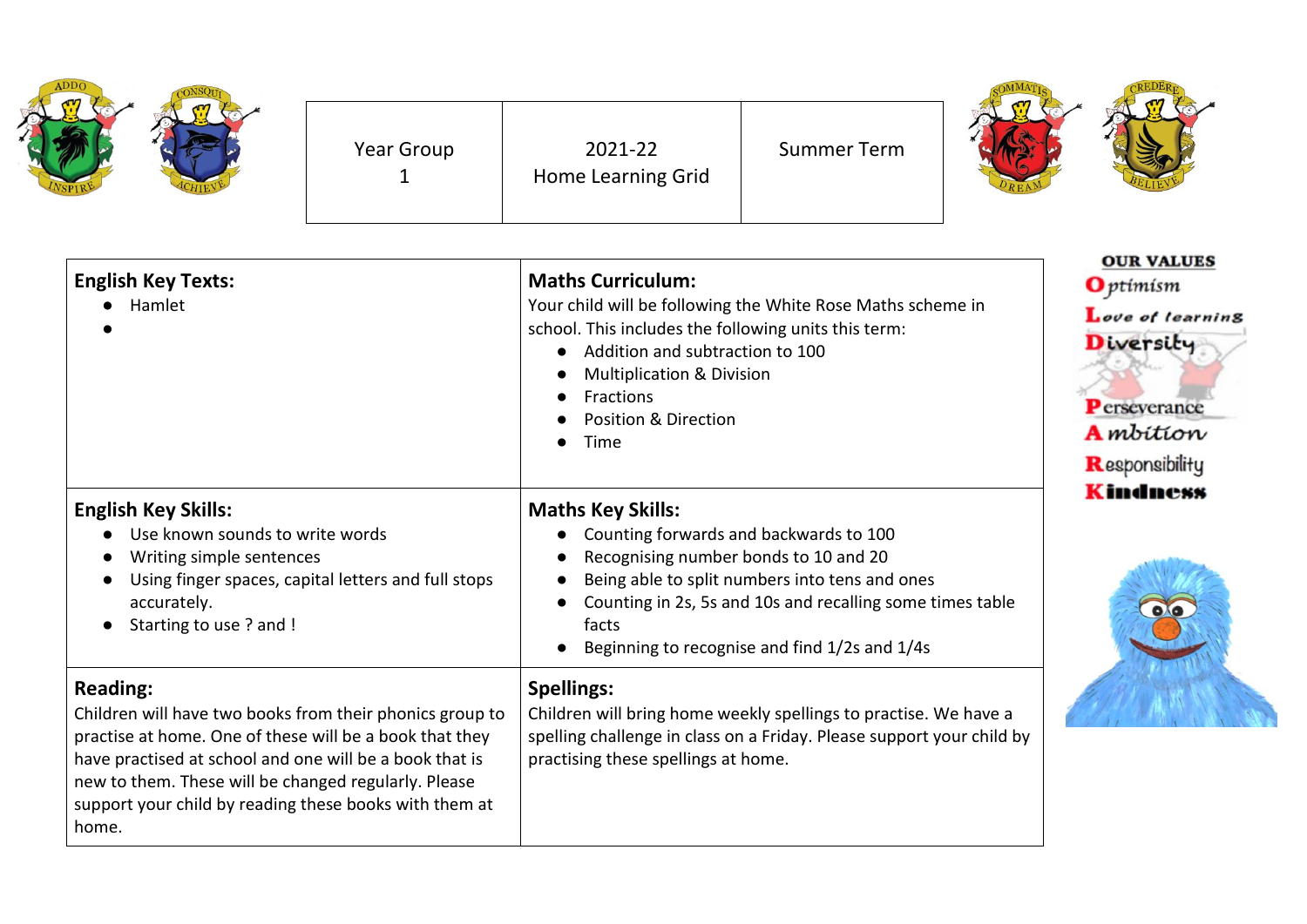## **Complete 3 or more of the tasks below and share with your class teacher - you will earn**

## **House Points for your team!**

| Task                                                          | <b>Step by Step</b>                                                                                                                                     | How to achieve success<br>for this task                                                                                          | <b>Extra Challenge</b>                                                                                      | English / Maths Links                          |
|---------------------------------------------------------------|---------------------------------------------------------------------------------------------------------------------------------------------------------|----------------------------------------------------------------------------------------------------------------------------------|-------------------------------------------------------------------------------------------------------------|------------------------------------------------|
| History:<br>Tell us about a holiday that<br>you have been on. | Bring in some photos or a<br>souvenir of a holiday that you<br>have been on that you would<br>like to tell the class about.                             | Talk to the class about your<br>holiday and what you have<br>brought in. What was your<br>favourite memory? Where did<br>you go? | You could prepare a poster<br>about your holiday to help you<br>share your information with<br>the class.   | Speaking and listening<br>skills.              |
| Geography:<br>Research your favourite<br>animal.              | Can you make a fact file about<br>your favourite animal? Where<br>does it live? What does it eat?<br>What amazing facts are there<br>about this animal? | Make a book, poster or create a<br>piece of writing about your<br>animal.                                                        | You could present the facts<br>that you have found to the<br>class.                                         | Non-fiction writing skills                     |
| RE:<br>What is a special place for<br>you?                    | The Gurdwara is a special place<br>for Sikhs. Can you draw or write<br>about a special place for you?                                                   | Find a way to share some<br>information about your special<br>place with the class.                                              | You could use you Computing<br>skills to make a presentation<br>about the special place you<br>have chosen. | <b>Presentation skills</b><br>Sentence writing |
| Art:<br>Create an Jungle Art piece.                           | Look at some of the Jungle<br>paintings made by Henri<br>Rousseau. Can you have a go at<br>recreating one?                                              | Try to match the style of the<br>artist to create your picture.                                                                  | Write a story about the animal<br>in your painting to share with<br>the class.                              | Writing skills                                 |